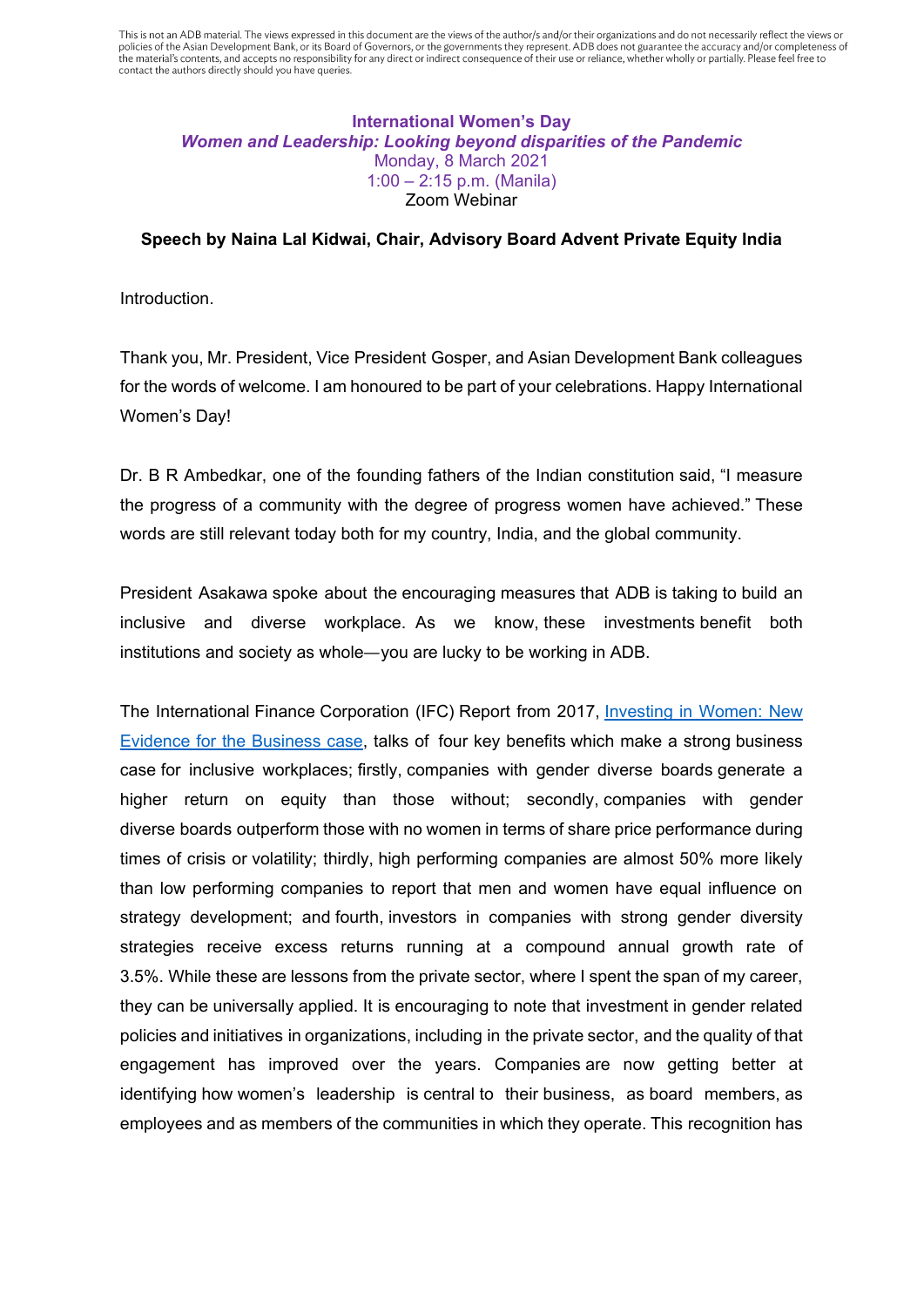resulted in greater investments to promote gender equity, remove barriers for women to advance to senior positions, and improve the skills and capabilities of the female workforce.

To this end, I believe, it is incumbent on organizations to invest in women staff. In my own career at HSBC in India, when I was the Deputy Chief Executive, I was asked to head the 'diversity initiative'—to enhance diversity in the workplace and encourage women to join us and rise to senior positions. We set up task forces across the country and made recommendations on how to make the workplace more diversity-friendly—be it through a shorter work week, flexible-hours, or parental leave. Some of these initiatives resulted in HSBC winning 'best employer' awards. As leaders, we need to create an enabling environment for all talent to progress, and it ends up being a Win-Win. I shortened the week to 5 days amidst much disbelief and curiosity amongst other banks. Our staff was determined to make it work and lo and behold, productivity went up. There was an increase in high quality applications especially from women and over the next couple of years all the banks followed our example!

Today, it brings me some satisfaction knowing that we have come a long way from the time I entered the workforce—when we, as women, did not have the luxury of flexible hours or even washrooms on the same floor!

*"I have often said that you know the importance of women in an organization by the size, quality, and location of the ladies' washrooms."*

We are now in an interesting space amid this pandemic. Many of us have been advocating for a while for flexible work hours, including working from home, which we knew could help women remain in the workplace. Another important issue is the absence of affordable childcare services, and because women bear the brunt of the care responsibility, they are often forced to leave the labour force altogether or take on lower-quality, lower-paid jobs when childcare is not available. There is an urgent need to find childcare solutions which will contribute to gender equality and the advancement of women in the workplace. The other critical aspect is changing gender norms to increase men's participation in caregiving. Globally women and girls are responsible for 75% of all unpaid care and domestic work, performing three times more of this work than men, and the pandemic has added additional care burdens for women. In a recent report, [UN Women](https://data.unwomen.org/features/covid-19-pandemic-has-increased-care-burden-how-much-0) estimated that in 16 countries surveyed, women spent around 26 hours per week on childcare, but this increased to 31 hours per week since the onset of the pandemic. Conversely, men spent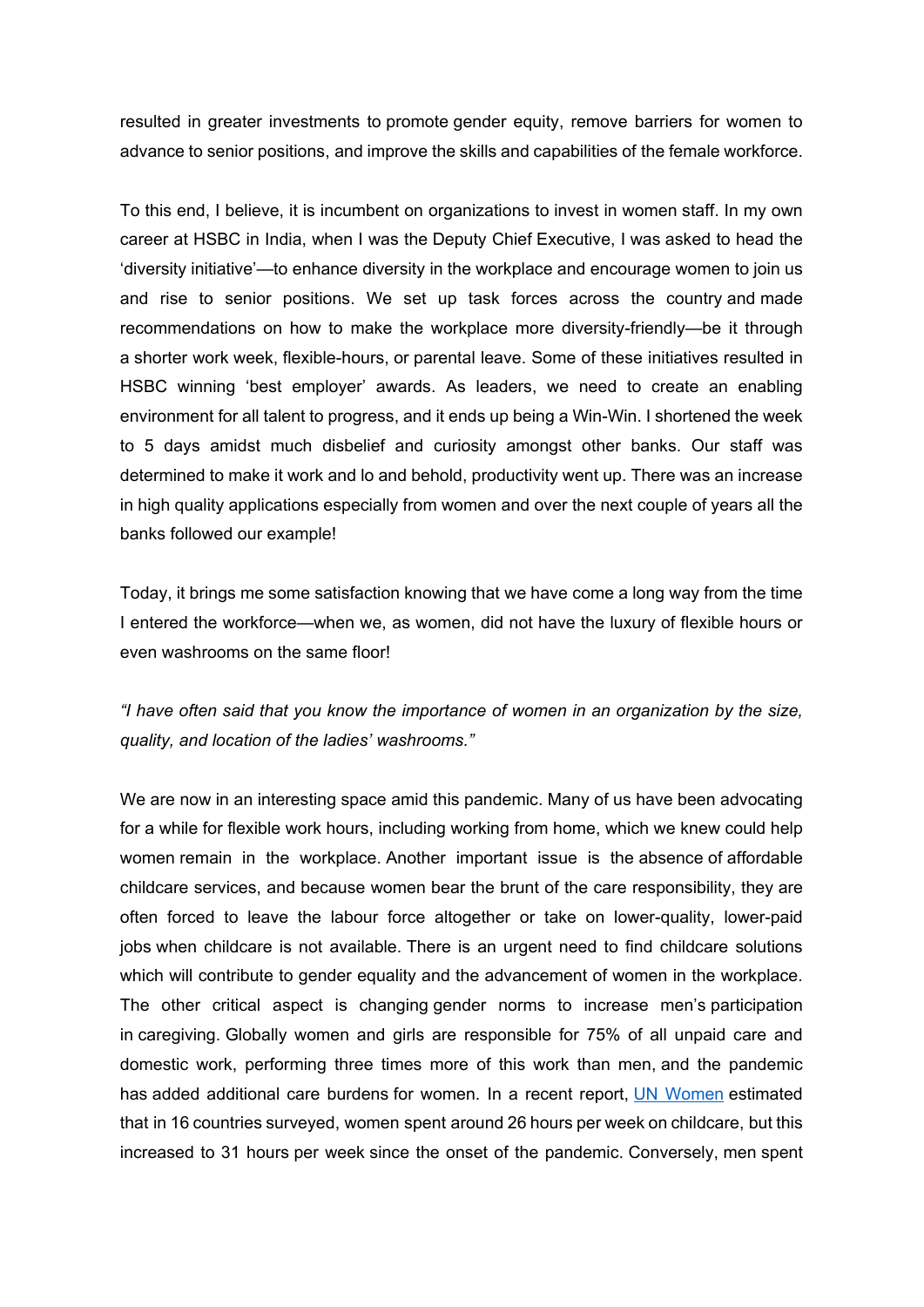around 20 hours per week on childcare before COVID-19, which has risen to 24 hours per week.

COVID-19 – loss and gain.

Before COVID-19, the [World Economic Forum](https://www.weforum.org/reports/gender-gap-2020-report-100-years-pay-equality) predicted that at the current rate of progress it would take at least 257 years to close the economic gender gap, this is over a quarter of a century and about 12 generations into the future! Now evidence has shown us that the socio-economic implications of COVID19 have impacted women disproportionately. For example, the [McKinsey](https://www.mckinsey.com/featured-insights/future-of-work/covid-19-and-gender-equality-countering-the-regressive-effects) Institute estimated that even though women make up two fifths of global Labour force, they have suffered more than half of the total job losses. A study in India by [Azim Prem](https://cse.azimpremjiuniversity.edu.in/publications/down-and-out-the-gendered-impact-of-the-covid-19-pandemic-on-indias-labour-market/)ji Foundation found that women are 11 times more likely to not work after COVID job loss, while another study by [Oxfam India](https://www.oxfamindia.org/knowledgehub/workingpaper/inequality-virus-global-report-2021) found that women who were employed before the lock down are also 23.5 % points less likely to be reemployed compared to men in the post lock down phase. Given these stark figures, I wonder how many more years women will have to wait to close the economic gender gap.

Research from the Center for Economic Policy and [Research and the World Economic](https://www.theguardian.com/world/2020/aug/18/female-led-countries-handled-coronavirus-better-study-jacinda-ardern-angela-merkel)  [Forum,](https://www.theguardian.com/world/2020/aug/18/female-led-countries-handled-coronavirus-better-study-jacinda-ardern-angela-merkel) which looked at 194 countries, concluded that countries led by women had "systematically and significantly better" COVID-19 outcomes. The research indicated that women leaders reacted more quickly and decisively in the face of potential fatalities. In almost all cases, women implemented lockdown policies earlier than male leaders in similar circumstances. Women leaders seem to have been significantly more risk-averse in the domain of human life, but more risk-taking in the domain of the economy.

In my own experience, a hallmark of a leader is that she believes in herself, takes risks, and challenges the status quo. Believing in yourself does not amount to believing you'll always succeed. You must have the courage to take risks, knowing that if you fall, you will get back up again on your feet and move on, having learnt from your mistakes. As a woman coming through the system I was always under a magnifying glass and know that people were watching me closely. Every false step could be used as an advantage by others. In a man's world, I knew I had to perform better than my male colleagues to get what I deserved. Failure on my part would make it difficult for organizations to consider other women.

*"Put people first and respect team diversity and inclusiveness".*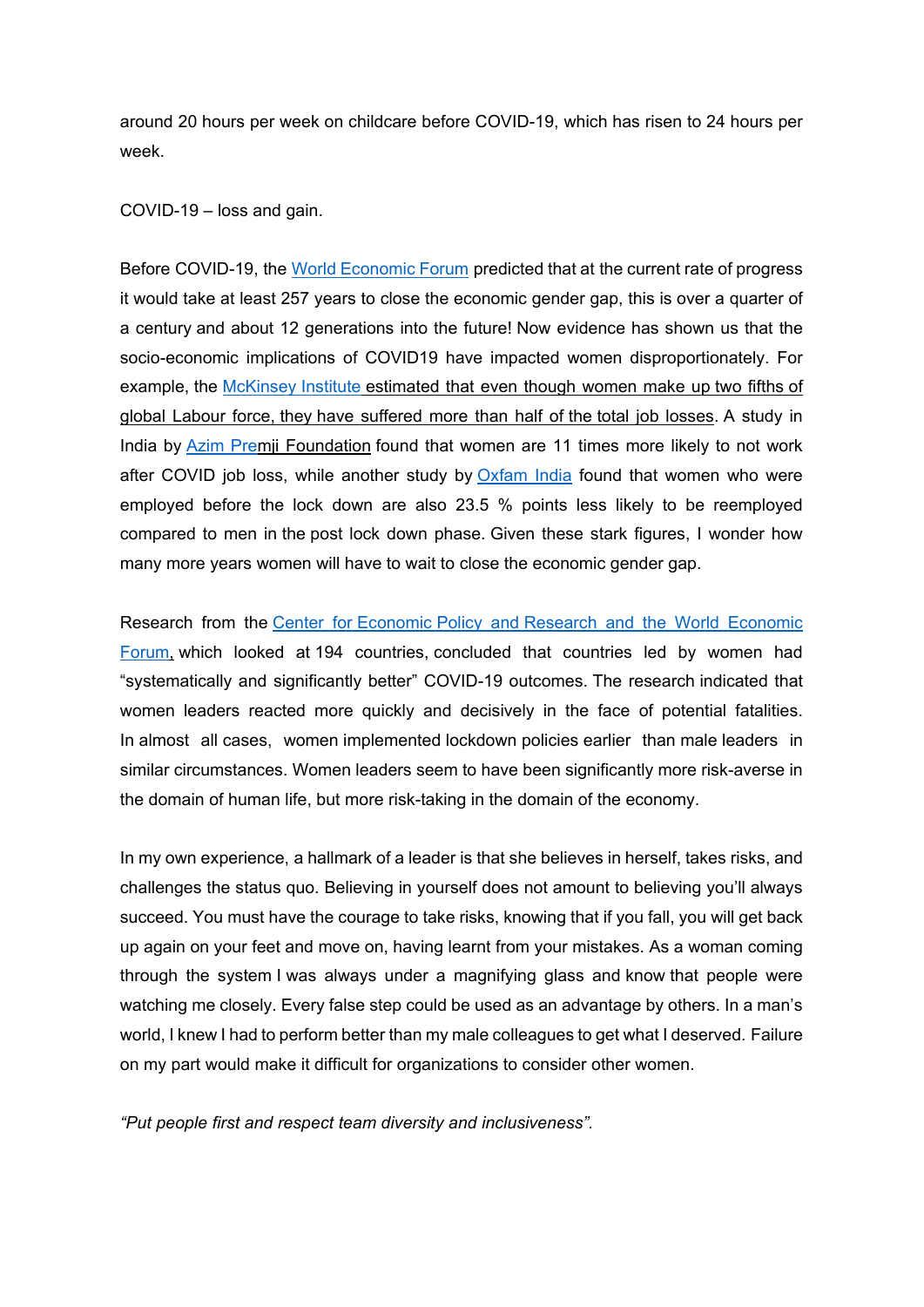While a leader, I believe, must lead from the front, there are times and situations when this leadership style must embrace being part of the team and empowering people, so they assume responsibility. To share my own example, when I was the CEO of HSBC, thirty-two of our employees were stuck in the Taj and the Oberoi hotels in Mumbai during the terrorist strike of 26/11 in 2008. We set up a 'crisis room' within minutes of receiving the news and monitored all activities through that hideous period. You are never prepared for such situation, I was never prepared for a terrorist attack, in the same way that we were never prepared for the COVID-19 attack. But when situations like these happen, I believe we need to put our people first, and as in the COVID crisis decision making gets more localised, requiring greater empowerment of the team on the ground.

As we reflect on a COVID-19 world, can we create a green and inclusive economic recovery. A green recovery that places gender equality at the centre will enhance the resilience of economies, and communities in the face of current social, economic, and environmental challenges. We know that the greatest toll of these impacts fall on those who are socially excluded or disadvantaged, including women, who have less resources to cope with disasters and disruptions when they occur and have less voice in decision making. When piped water is not available it is women who must walk the extra mile to fetch the family's water supply.

*"No matter what the pressures of my profession, my sense of equanimity comes from continuously working in areas of social interest both within my office and outside."*

And this leads me to talk about how the lack of water and sanitation infrastructure is increasing vulnerability and hampering adaptation efforts. There are 4.2 billion people on this planet that are forced to live without safely managed sanitation according to the Global [Commission on](https://gca.org/report-category/flagship-reports/) Adaptation Report. The report argues that without reliable power, water, transportation, sanitation, and other basic infrastructure services, economies will shrink and countries will fall behind, and diseases, such as this current pandemic, will take a larger toll and persistent problems like poverty and inequality will be harder to solve*.*

[The reality of gender equality is complex and diverse, even more so in India.](https://www.nytimes.com/2012/11/30/opinion/global/gender-equality.html%20/h) What is theoretically simple—that men and women have the same rights and opportunities in every social class—is more difficult to implement. This year's World Bank Report on [Women, Business in the Law](https://wbl.worldbank.org/en/wbl) reminds us of the many laws that continue to inhibit women's ability to enter the workforce or start a business. According to the report, on average, women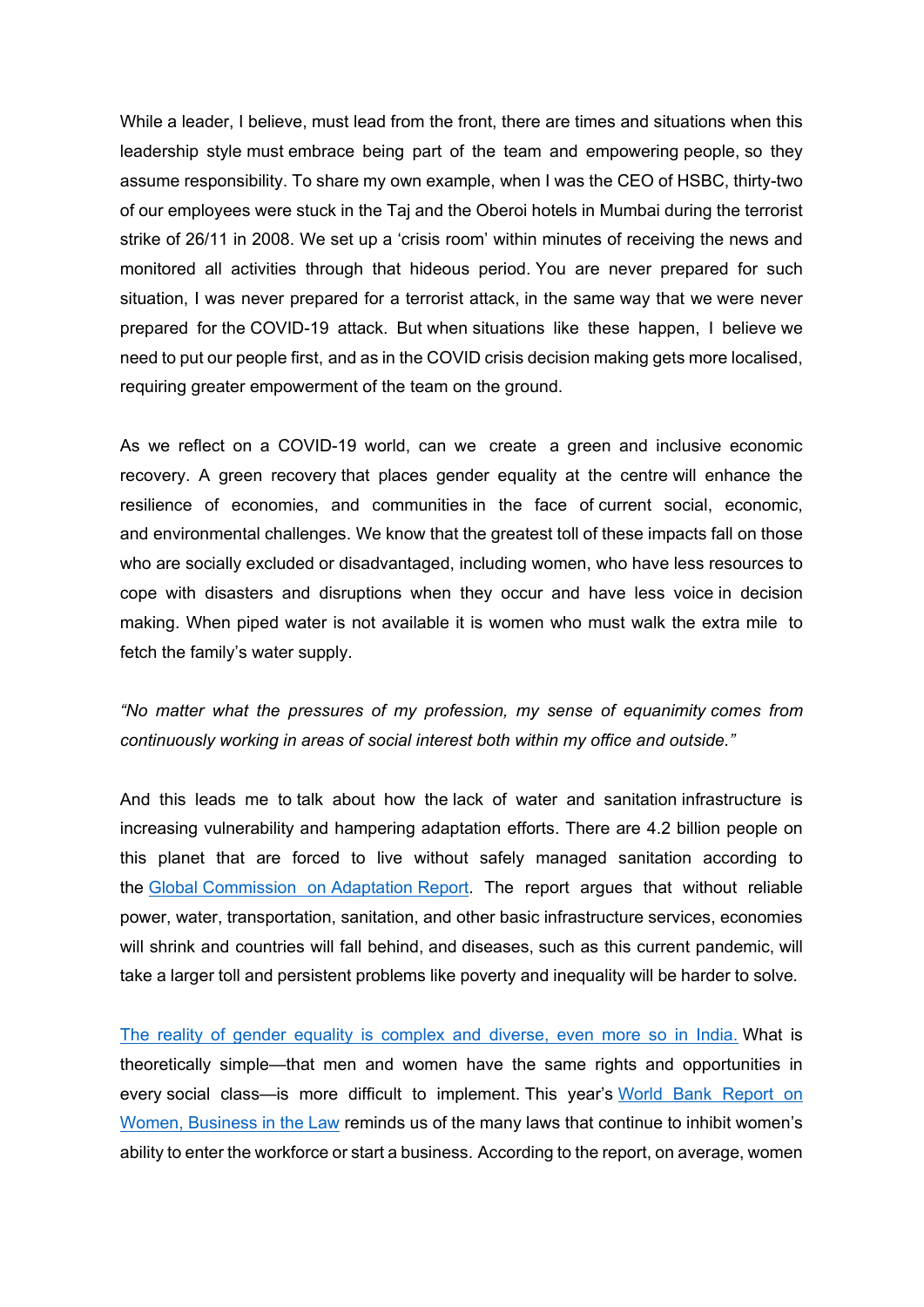have just three-quarters of the legal rights afforded to men. Analysis from the report shows that greater equality under the law is associated with more women participating in the labor force. Once a woman steps out to earn her livelihood, she becomes independent, not just economically but psychologically. She gains better control over the family's finances and acquires stronger decision-making power. With a rise in the number of schools and vocational training centres, women everywhere now have the opportunity to gain knowledge and acquire skills. As a result, we see women from smaller regions in India becoming engineers, doctors, and even astronauts, which was unimaginable a few decades ago. I remain optimistic on the ever-greater participation of women in public, private sector and political decision-making.

When it comes to expanding women's opportunities, access to water and sanitation, an issue that I'm deeply committed to, can lead to transformative change. For example, research indicates that girls drop out of schools due to inadequate sanitary facilities being provided, especially during menstruation periods.

I have witnessed the power of women working collectively first-hand at an undergarment manufacturing factory in south India in Tamil Nadu that had a largely female workforce drawn from the local rural community. In just a few years, these women changed the social norms of the area. Instead of women moving to their husbands' villages, husbands began shifting to their wives' home since they came to recognize women's earning power! It is such empowerment of women—that increases the respect they earn from the joint family and community.

Inadequate sanitation facilities escalate women's risk of physical and sexual assault specially where travel to and from the fields exposes them to sexual harassment even rape. According to the WHO and the UNICEF, as many as one in three women worldwide do not have access to safe toilet facilities. A study by Yale [University](http://journals.plos.org/plosone/article?id=10.1371/journal.pone.0122244) established that there is a direct correlation between the risk of sexual assault to the number of available sanitation facilities and the total time a woman must spend walking to or from a toilet. The authors present important evidence of how water and sanitation can impact women and reduce the incidence and social burden of sexual assault.

Much Information, education, and communication, which aims at behaviour change of the masses to adopt better sanitation practices is one of the keys to the success of the Clean India Mission 2.0. Clean India Village Mission messaging during the early years of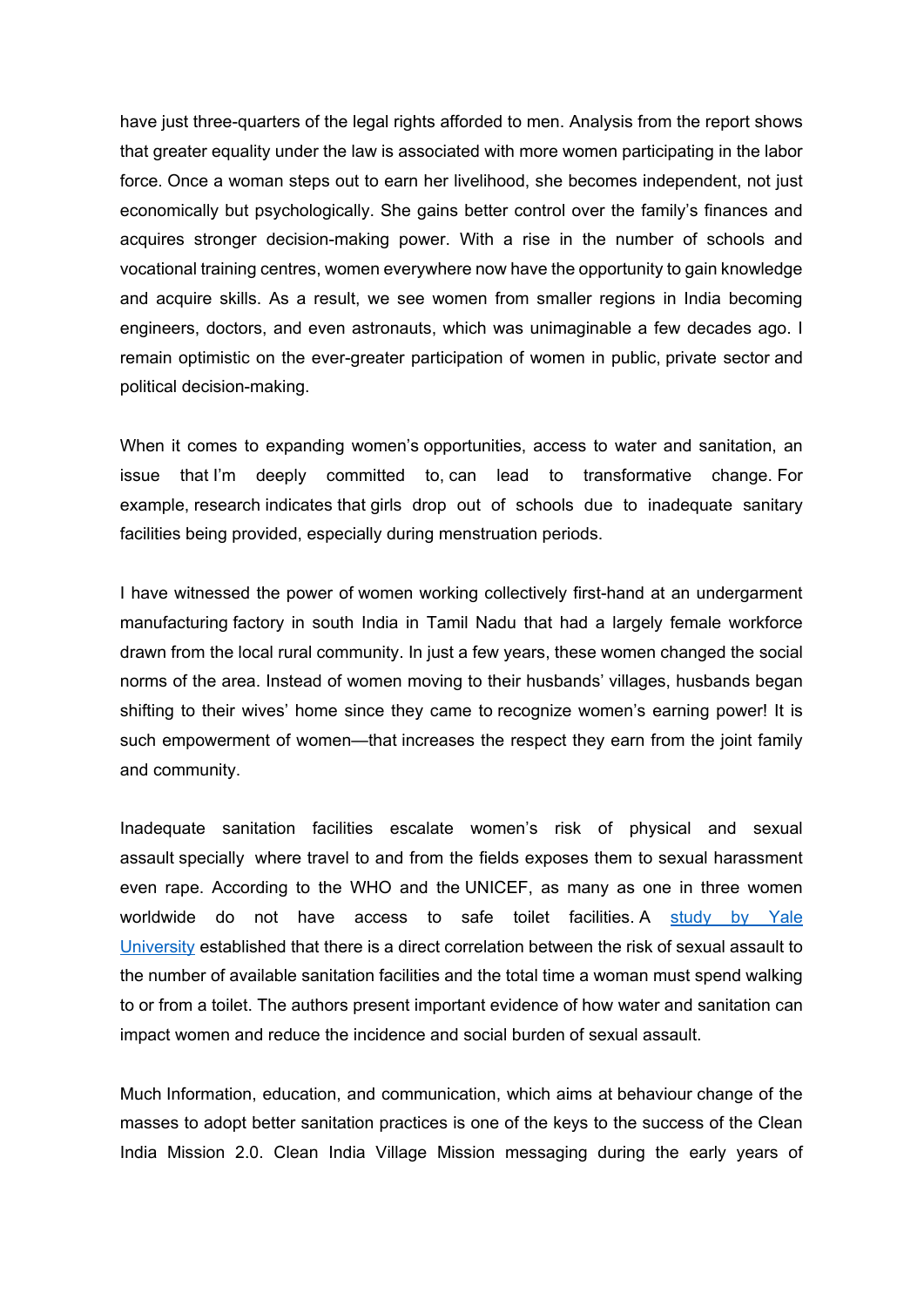implementation included subjects like "shame and dignity of women" and while these were useful entry-point messages, they carry the risk of lack of ownership by men and the reinforcing of gender stereotypes. These messages were course corrected through some of the work we did at the India Sanitation Coalition—we need to view programs through a gender lens and make sure they do not cause unintended collateral damage.

Women are coming to the forefront to take charge of addressing their own needs, supported by various government schemes and non-governmental organisations. In Odisha, women and transgender Self-Help Groups have been engaged in the operation and maintenance of treatment facilities in eight cities; in Jharkhand, trained women masons built over 1.5 million toilets in one year, and the state was declared open defecation free (rural) much ahead of the target date of October 2, 2019, thanks to these "*Rani Mistris*" (women construction workers). The most effective water management programs are where the community, usually women, take charge albeit with some help to get them started and organised.

## Conclusion.

In conclusion, COVID-19 has changed not only how we work but also what we should work on to build resilience to shocks, poor water, and sanitation affecting women's care burden, climate resiliency, women's work needs to be valued, counted, and remunerated fairly and equitably. For example, healthcare workers essential but undervalued. The sociocultural change that brings more sharing of home duties to enable women to stay in the workplace is important or else the stresses and strains cause women to drop out as indeed has been the case through the COVID pandemic.

I will end with a beautiful Pearl of wisdom on the Power of Association by Swami Vivekananda. Explaining the meaning of 'Association', he said, "A rain drop from the sky: if it is caught by clean hands, is pure enough for drinking. If it falls in the gutter, its value drops so much that it can't be used even for washing your feet. If it falls on a hot surface, it will evaporate... If it falls on a lotus leaf, it shines like a pearl and finally, if it falls on an oyster, it becomes a pearl...The drop is the same, but its existence & worth depends on whom it is associated with. " ...Always be associated with people who are good at heart… you will experience your own inner transformation".